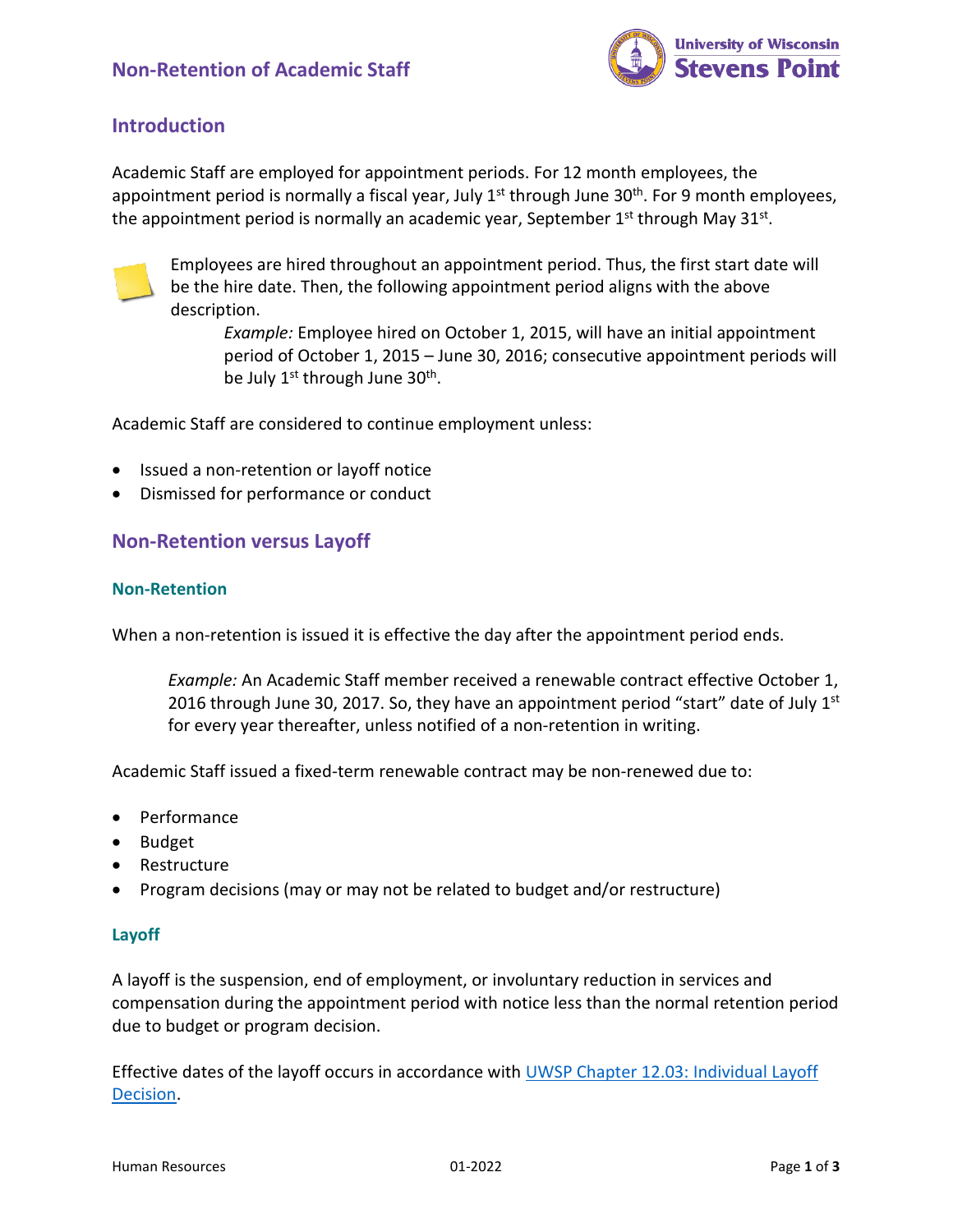# **Notice of Non-Retention**

Academic Staff members receiving a renewable contract must be provided with advanced notice of non-retention in accordance with [UWSP Chapter 10.05: Notice Periods.](https://catalog.uwsp.edu/content.php?catoid=32&navoid=1773#uwsp-10-05-notice-periods)

| Notice of Non-Retention Time Periods*             |                      |
|---------------------------------------------------|----------------------|
| <b>Years of Service</b>                           | <b>Notice Period</b> |
| $1st - 2nd$ year of service                       | 3 months             |
| $3^{\text{rd}}$ – $7^{\text{th}}$ year of service | 6 months             |
| $8th - 10th$ year of service                      | 9 months             |
| $11th$ + year of service                          | 1 year               |

\*Information is for fixed-term Academic Staff members with at least .5 FTE.

Years of service is based on the employee's anniversary hire date in the title, not years of service within the institution.

### **Non-Retention Procedures** (Leadership conducts/initiates)